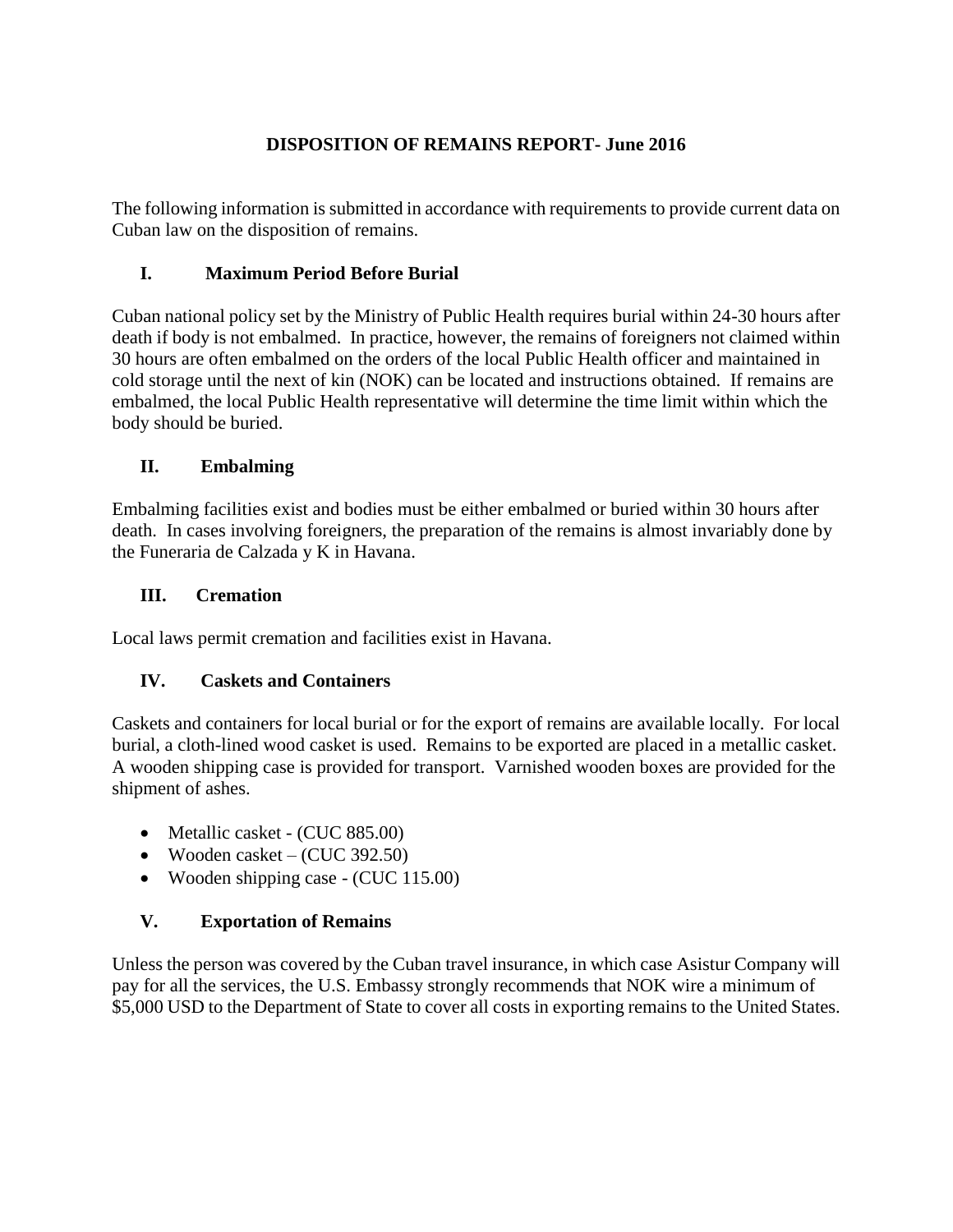The Department of State and the U.S. Embassy will assist the family in wiring money and will return all unused funds upon completion of the case. Please note the following:

- Remains must be embalmed (except in cases of cremation).
- Remains must be enclosed in a hermetically sealed metallic container.
- The following documents must accompany the remains in shipment:

For cadavers:

- Transportation authorization from the Ministry of Public Health.
- Medical Report of Death, and Embalming Report.
- Appropriate authentication of local documents for use in the U.S.

For ashes:

- Transportation authorization from the Ministry of Public Health.
- Medical Report of Death, and Embalming Report.
- Appropriate authentication of local documents for use in the U.S.
- Cremation certificate.

## **VI. Costs**

Following is an estimate for the cost of services that are usually involved in cases of shipping of remains.

| • Legal Medicine Institute | $$1,500.00$ CUC (Approx) |
|----------------------------|--------------------------|
| • Funeral Home             | $$1,400.00$ CUC (Approx) |
| $\bullet$ Airlines         | $$1,300.00$ CUC (Approx) |

• Local interment without embalming must be arranged on a case-by-case basis and the exact price obtained through Funeraria Calzada y K, Vedado; Phone 537 835 3584. The cost is approximately \$225.00 CUC

Autopsy (depends on weight of cadaver):

| • Autopsy more than $70$ Kgs           | <b>CUC 950.00</b>  |
|----------------------------------------|--------------------|
| • Autopsy between 15 and 70 Kgs        | <b>CUC 700.00</b>  |
| $\bullet$ Autopsy less than 15 Kgs.    | CUC 450.00         |
| • Autopsy more than $70$ Kgs (AIDS)    | <b>CUC 1350.00</b> |
| • Autopsy between 15 and 70 Kgs (AIDS) | <b>CUC 1100.00</b> |
|                                        |                    |